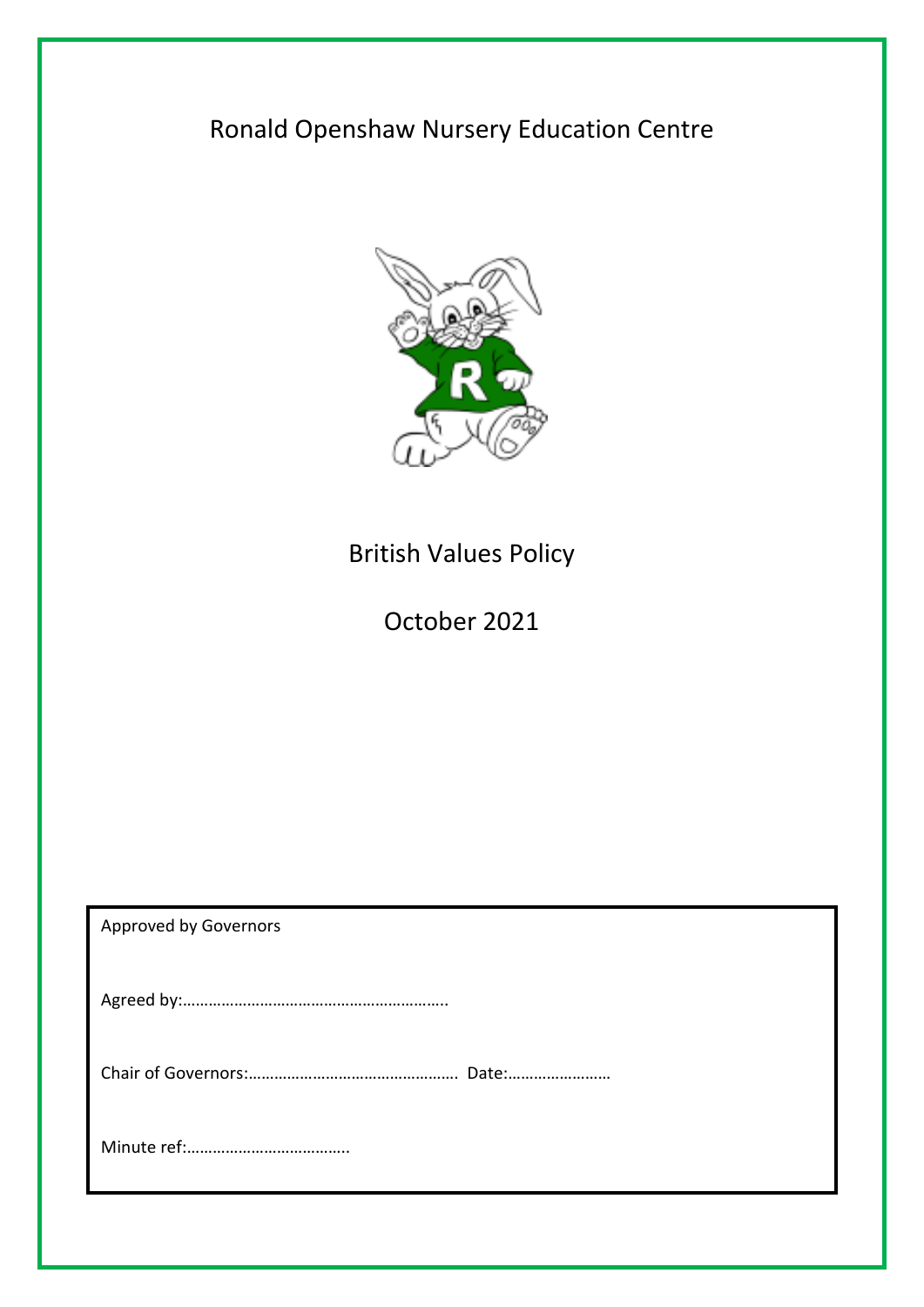#### **Promoting Fundamental British Values in the EYFS**

The fundamental British values of democracy, rule of law, individual liberty, mutual respect and tolerance for those with different faiths and beliefs are already implicitly embedded in the 2017 Early Years Foundation Stage.

Separately, the Counter Terrorism and Security Act also places a duty on early years' providers "to have due regard to the need to prevent people from being drawn into terrorism" (the Prevent Duty). The duty came into effect from July 2015. Statutory guidance is available at

#### <https://www.gov.uk/government/publications/prevent-duty-guidance>

DfE will, in due course, amend the EYFS to reference providers' responsibilities in the light of the Prevent Duty.

At RONEC fundamental British values are incorporated into a range of other policies including:

- Equal Opportunities Policy
- Equalities Duty
- Personal, Social and Emotional Development Policy
- Behaviour Policy
- Understanding the World Policy

At RONEC we will support:

#### **1. Democracy: making decisions together**

As part of the focus on self-confidence and self-awareness as cited in Personal, Social and Emotional Development:

We encourage children to see their role in the bigger picture, encouraging children to know their views count, value each other's views and values and talk about their feelings, for example when they do or do not need help. When appropriate, we demonstrate democracy in action, for example, children sharing views in a group session with a show of hands.

We support the decisions that children make and provide activities that involve turn-taking, sharing and collaboration. Children are given opportunities to develop enquiring minds in an atmosphere where questions are valued.

# **2. Rule of law: understanding rules matter as cited in Personal Social and Emotional development**

As part of the focus on managing feelings and behaviour:

 We ensure that children understand their own and others' behaviour and its consequences, and learn to distinguish right from wrong.